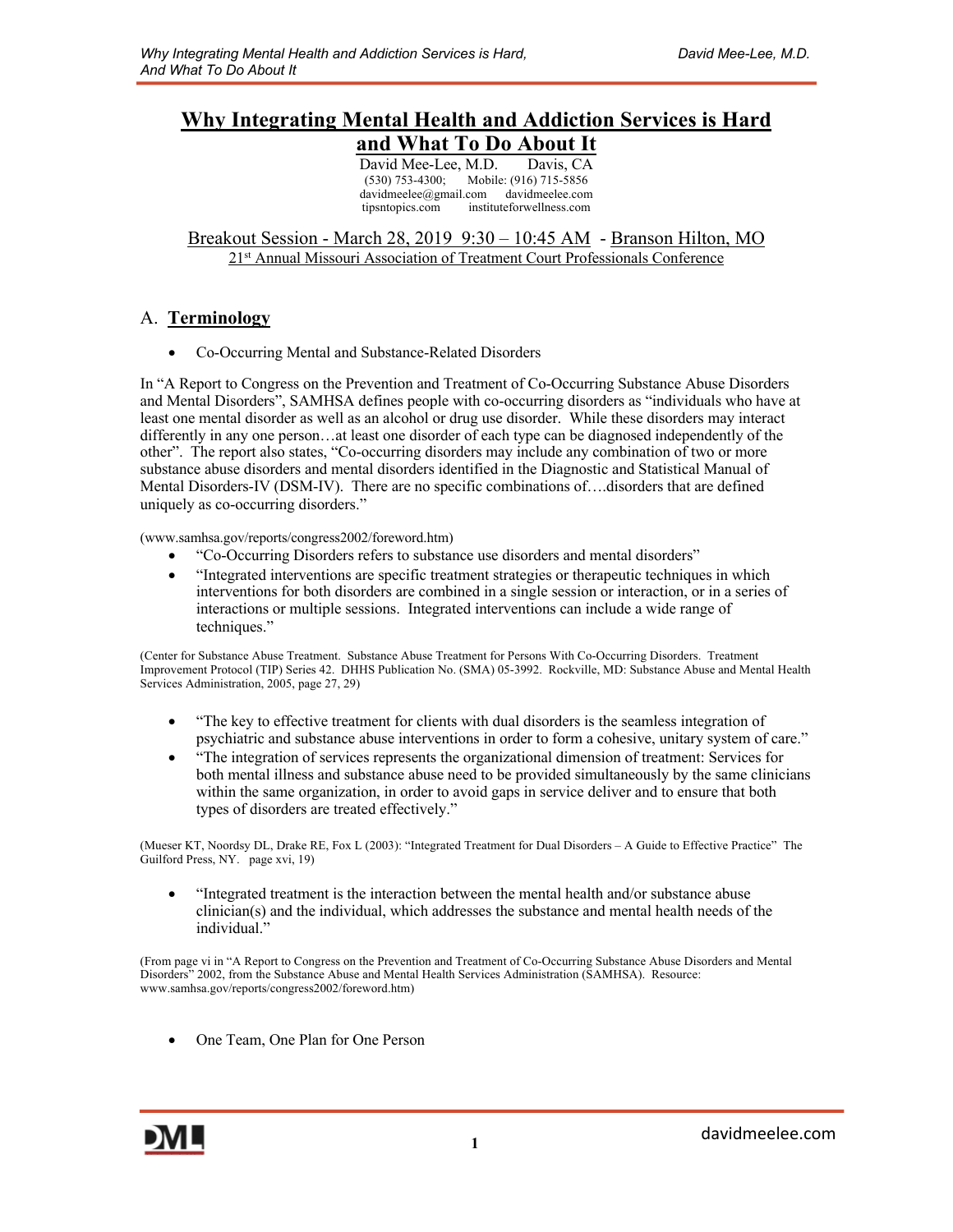## B. **Cultural Clashes in the Behavioral Health Field**

#### 1. Polarized Perspectives about Presenting Problems

- 3 D's Deadly Disease consider addiction in differential diagnosis; ask questions to screen, diagnose Denial – conscious lying; amnesia of blackouts; unconscious survival mechanism Detachment – healthy distance; don't pin your professional self esteem to client's success or not
- 3 P's Psychiatric Disorders not all mental health problems are symptoms of addiction and withdrawal Psychopharmacology – medications often necessary; can prevent psychiatric & addiction relapse Process – often no quick, easy answer to decide addiction versus psychiatric versus dual diagnosis

#### 2. Different Theoretical Perspectives; Different Treatment Methodologies

- 1. Addiction System versus Mental Health System
- 3 D's and 3 P's implications for medication, staff credentials, attitudes towards physicians, role of staff and team, programs
- 2. Integrated Treatment versus Parallel or Sequential Treatment
- hybrid programs staffing difficulties; numbers of patients and variability, but one-stop treatment
- parallel programs use of existing programs and staff, but more difficult to case manage
- 3. Care versus Confrontation
- mental health care, support, understanding, passivity
- addiction accountability, behavior change
- 4. Abstinence-oriented versus Abstinence-mandated
- treatment as a process, not an event
- respective roles in both approaches
- 5. Deinstitutionalization versus Recovery and Rehabilitation
- role of "least restrictive" setting
- role for individualized treatment with continuum of care

### C. **Why Diagnostic Confusion**? - Diagnostic Confusion due to:

- Alcohol/drugs can cause psychiatric symptoms in anyone (acute toxicity)
- Prolonged alcohol/drug use can cause short or long-term psychiatric illness
- Alcohol/drug use can escalate in episodes of psychiatric illness
- Psychiatric symptoms and alcohol/drug use can occur in other psychiatric disorders
- Independent addiction and psychiatric illnesses ("Dual Diagnosis")

(Marc A. Schuckit: Am. J. Psychiatry, 143:2 p. 141 - modified)

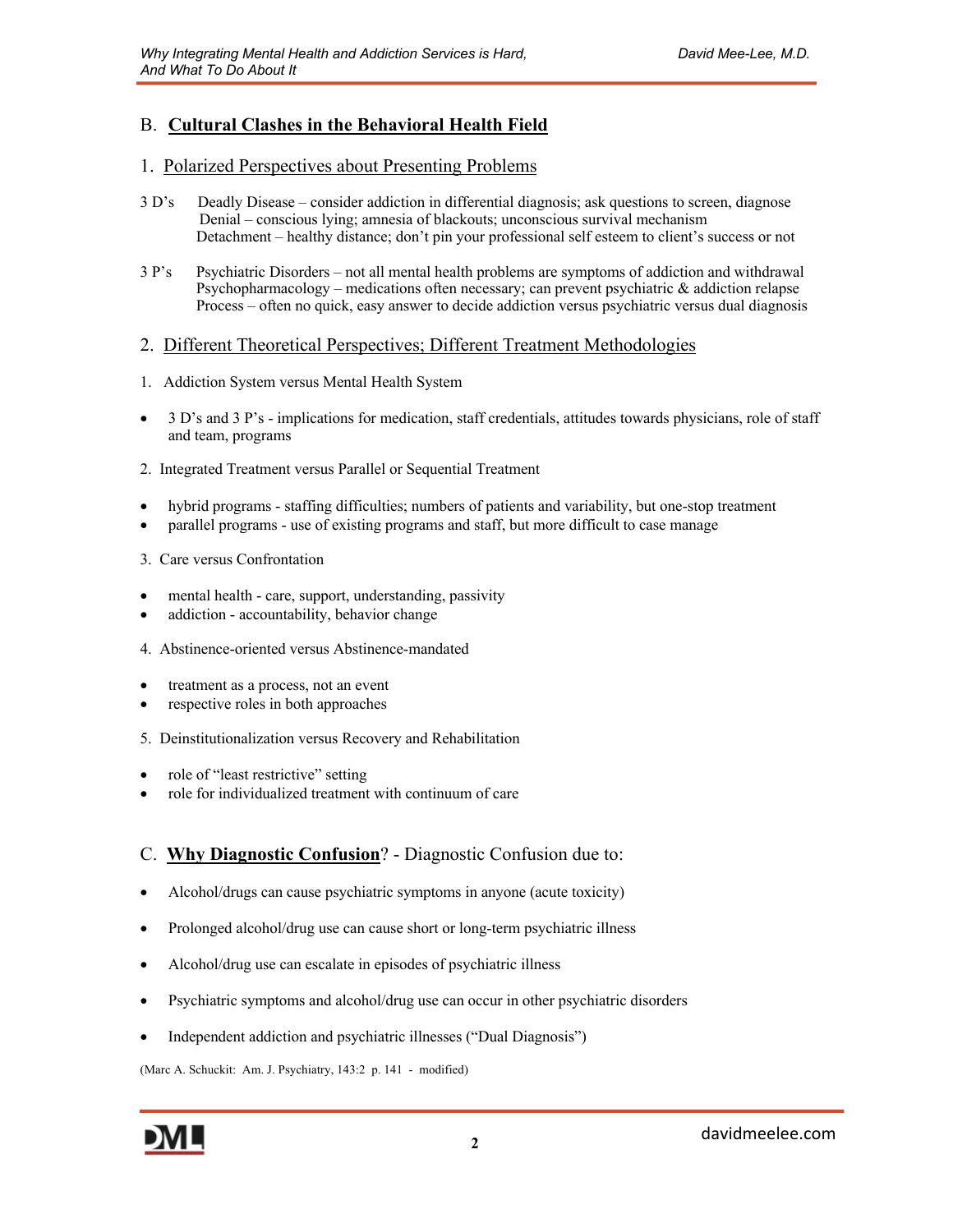### D. "**Every Door is the Right Door**"

"A Report to Congress on the Prevention and Treatment of Co-Occurring Substance Abuse Disorders and Mental Disorders" 2002, from the Substance Abuse and Mental Health Services Administration (SAMHSA). Resource: www.samhsa.gov/reports/congress2002/foreword.htm

#### Underlying Principles

Services and programs focused on substance use disorders and mental disorders - whether experienced as co-occurring disorders or not - are driven by a number of key principles or precepts.

1. First and foremost is the simple fact that people of all ages who have co-occurring disorders are people first, fully deserving of respect.

2. At the same time, consumers, recovering persons and their families need to be involved in all aspects of their treatment and recovery.

3. People with co-occurring disorders can and do recover*.* Everyone must be optimistic about their prospects for achieving stability and recovery, and provide the long-term support they need to maintain their progress.

4. People with co-occurring disorders deserve access to the services they need to recover*.* To put these beliefs into practice, the development of this report has been guided by the following principles:

- Ensure development of a system in which "any door is the right door" to receive treatment for cooccurring disorders. This means that people with co-occurring disorders can enter any appropriate agency in the service system and be provided or referred to appropriate services.
- Develop client-centered, individualized treatment plans based on an accurate assessment of the person's condition and the degree of service coordination he or she requires. Family members must be involved in treatment, where appropriate.
- Ensure the maximum feasible degree of integration for individuals with the most serious substance abuse disorders and mental disorders.
- Provide prevention and treatment services that are culturally competent, age, sexuality and gender appropriate and that reflect the diversity in the community.
- Promote the expansion and enhancement of service providers' capabilities to treat individuals of all ages who have co-occurring substance abuse disorders and mental disorders.

5. Finally, this report is not recommending the creation of a separate system of care for people who have co-occurring substance abuse disorders and mental disorders. Indeed, people with co-occurring disorders must be able to receive their treatment in mainstream systems of care that are well-prepared to support their recovery.

6. The formation of partnerships should be developed at all levels, from the national to the community and the neighborhood, for developing/enhancing seamless systems of care that allow people to move freely between and among the entire constellation of services they require.

### E. **Moving Towards Integrated Treatment**

#### 1. Staff Issues

- collaborative, concurrent interdisciplinary team
- vulnerabilities inhibiting team cohesiveness e.g., recov. vs non-recov.; M.D. vs counselor; psych. vs addiction-trained; biomedical vs psych. orientation; education vs. life experience; ambiguity tolerance
- team communication documentation skills; use of jargon and technical terms e.g., "confused", "disoriented", "delusional"
- staff-program match
- stress of working with multiproblem patients need to be in control; countertransference; overwhelmed with the needs and lack of resources; group supervision and conflict resolution

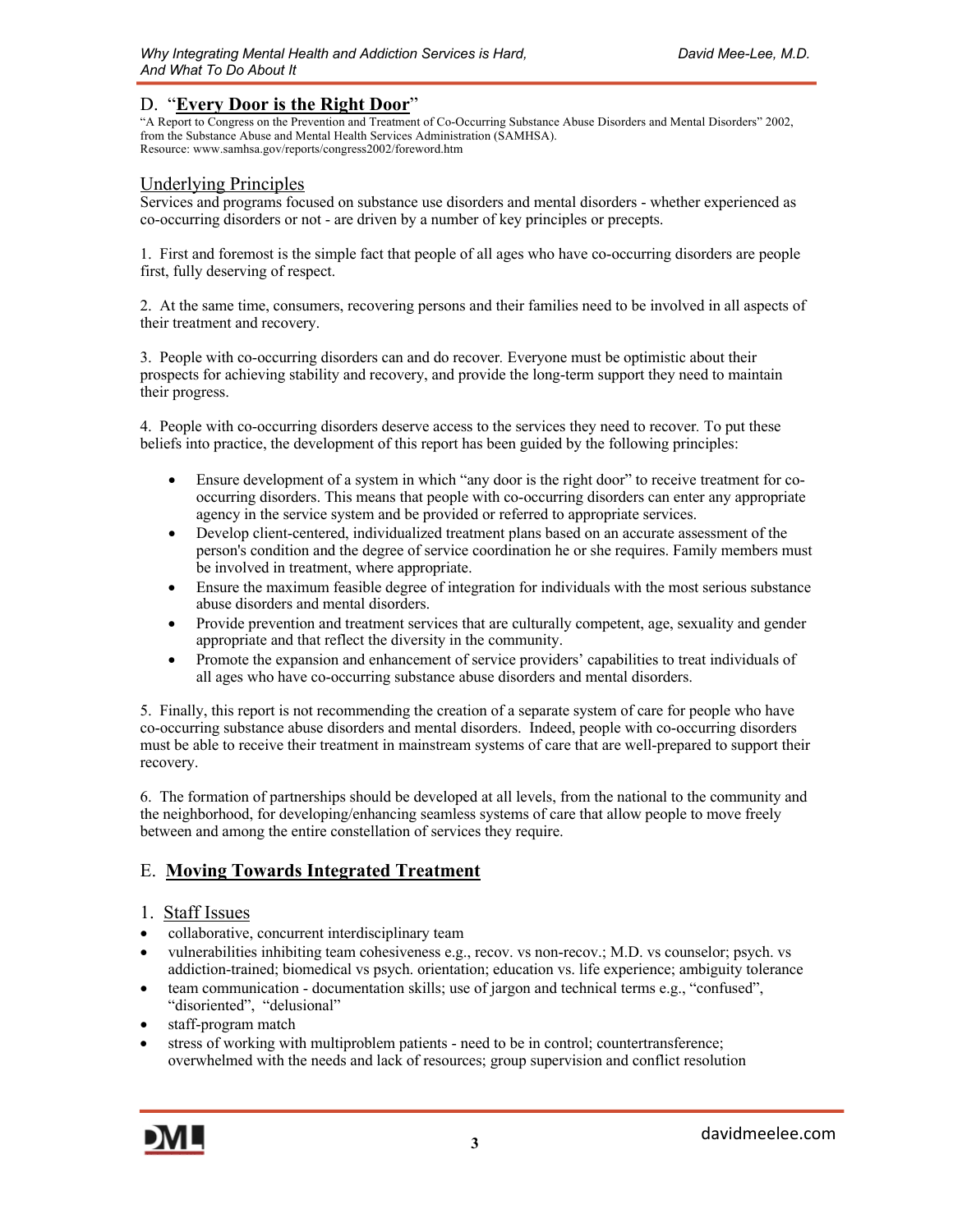Incorporate the following into your personal approach to care:

- Tolerance: To listen to another professional's opinion
- Open-mindedness: To give up old views of addiction or psychiatric problems
- Patience: To explore the history and treatment progress carefully before jumping to
- diagnostic conclusions
- Education: To learn more about addiction & mental illness; meds.; motivating strategies
- Serenity: To realize that professionals cannot always know the answers immediately.

#### 2. Program Issues

- mission of the program, department, institution or agency
- equal emphasizes both mental health and addictions issues
- admission criteria and patient mix what can staff/program mange
- terminology and treatment tools e.g., "alcoholism vs "addiction
- non-cognitive, activity groups e.g., time use charts; collages
- groups education about dual identity; feelings group to learn about relapse cues, signs and symptoms
- family involvement; systems work and continuing care
- self/mutual help groups preparation for AA/NA mainstreaming; Dual Recovery Anonymous
- staff composition reflects training proportionate to program's clientele

3. Co-occurring Disorders or Conditions – The ASAM Criteria *(The ASAM Criteria* 2013*,* pp 22-30)

- 1. Co-Occurring Capable (COC) Programs
	- Co-Occurring Capable (COC) programs routinely accept individuals who have co-occurring mental and substance-related disorders.
	- COC programs can meet such patients' needs so long as their psychiatric disorders are sufficiently stabilized and the individuals are capable of independent functioning to such a degree that their mental disorders do not interfere with participation in addiction treatment; and vice versa
	- COC programs address co-occurring disorders in their policies and procedures, assessment, treatment planning, program content, and discharge planning.
	- They have arrangements in place for coordination and collaboration between chemical and mental health services.
	- They also can provide addiction consultation, psychopharmacologic monitoring and psychological assessment and consultation on site; or by well-coordinated consultation off-site.
- 2. Co-Occurring Enhanced (COE) Programs
	- COE programs can accommodate individuals with co-occurring disorders who may be unstable or disabled to such an extent that specific psychiatric and mental health support, monitoring and accommodation are necessary in order for the individual to participate in addiction treatment.
	- COE programs are staffed by psychiatric and mental health clinicians as well as addiction treatment professionals. Cross-training is provided to all staff. Such programs tend to have relatively high ratios of staff to patients and provide close monitoring of patients who demonstrate psychiatric instability and disability.
	- COE programs typically have policies, procedures, assessment, treatment planning and discharge planning that accommodate patients with co-occurring disorders.
	- Co-Occurring disorder-specific and mental health symptom management groups are incorporated into addiction treatment. Motivational enhancement therapies are more likely to be available (particularly in outpatient settings)
	- Ideally, there is close collaboration or integration with a mental health program that provides crisis back-up services and access to mental health case management and continuing care.